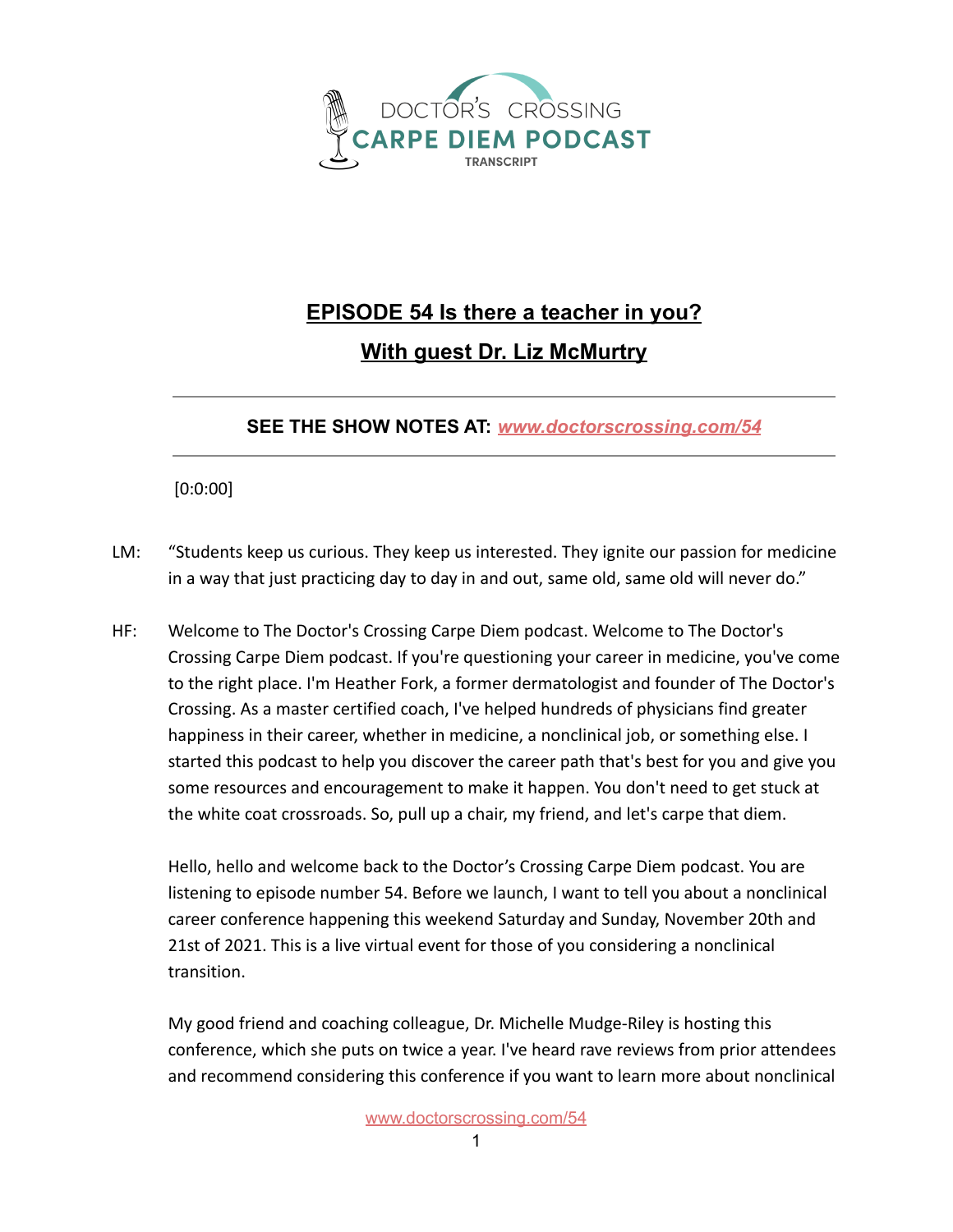

options and how to make the changes. You can find out more by going to the website of Physicians Helping Physicians - phphysicians.com. I will also link to this conference in the show notes.

Now onto our episode. As a doctor, you're using your teaching skills every day. I know some of you tell me that you really enjoy this part of your job. You're good at it. And you'd like to find a way to make this a bigger part of what you do. Today's podcast focuses on some different ways you can find teaching opportunities on a part-time or even a full-time basis. Our wonderful guest is Dr. Liz McMurtry, a board-certified emergency medicine physician with over 15 years of clinical experience. She's currently the assistant Dean for clinical education and faculty development at an osteopathic medical school.

Prior to our transition, Dr. McMurtry had been experiencing burnout for a number of years, but felt the clinical medicine was just what she was supposed to do. However, an unexpected event gave her the nuts she needed to explore other options and ultimately led to her current role in academic medicine.

In this episode, Liz shares with us some very useful information on finding teaching opportunities and how to gain teaching experience while still in practice, some guidance on compensation and other things too.

I'm very honored and excited to welcome Dr. Liz McMurtry to the podcast. Hey, Liz, I'm so excited to have you on the podcast. How are you?

- LM: I am great, Heather. Thank you so much for inviting me to speak with you today. It's always such a treat to spend time with you. So, thanks for letting me be here.
- HF: Well, likewise. And I haven't done an episode yet on this topic of teaching and so many physicians just really love teaching and they'd like to do it more. So, I know you're going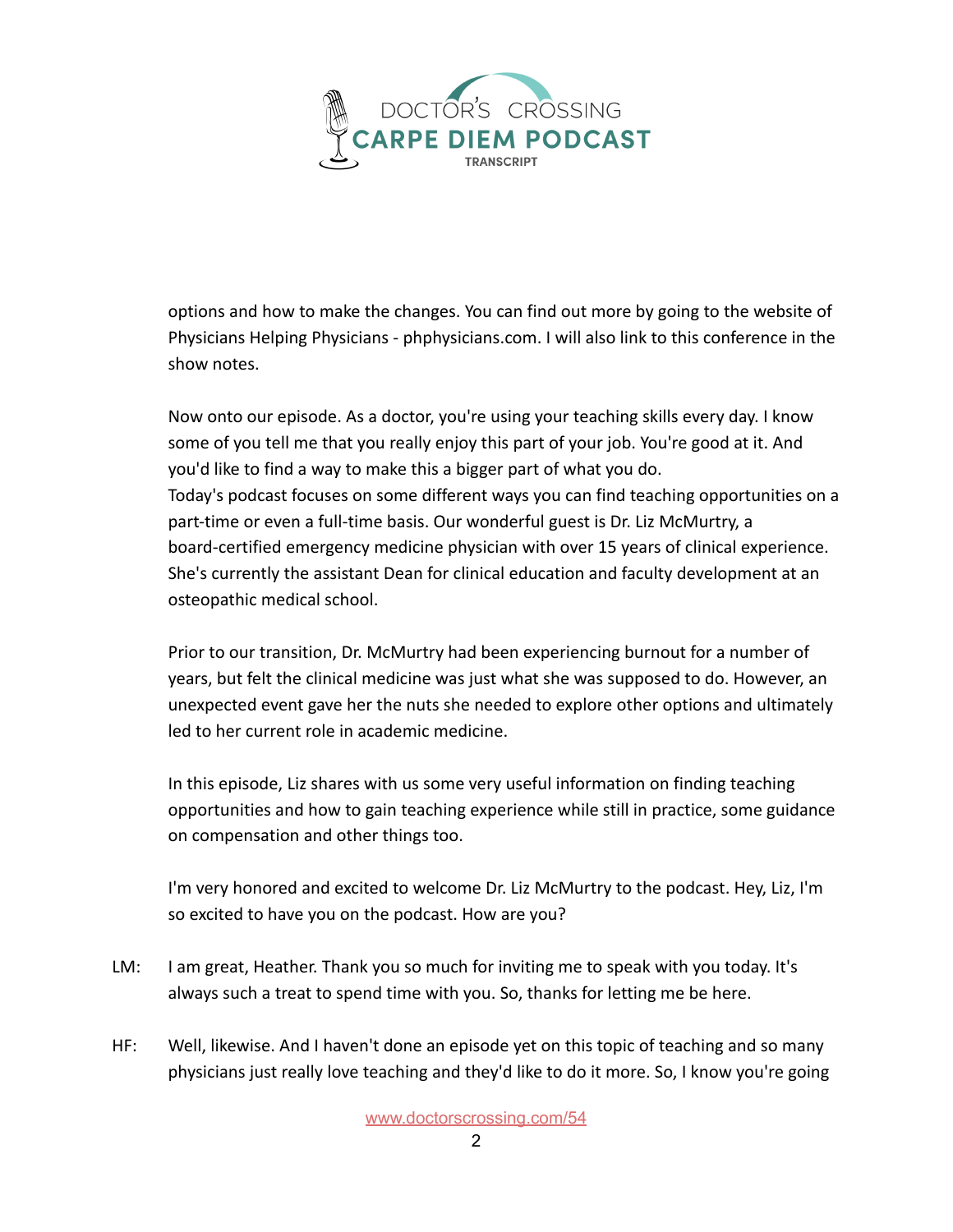

to help us out.

- LM: Thanks. This is such an inspiring and my favorite topic to talk about really. I can't wait to share what I know.
- HF: All right. Take us back to June of 2017 when you first reach out to me. What was going on?
- LM: Oh, my goodness. You were instrumental in helping me make this transition out of full-time clinical practice and into full-time academic administration. When I reached out to you in June of 2017, I was in this transitional pivotal moment in my career. The hospital that I was working in the emergency department at was closing, and I was ready to make the leap into something besides full-time clinical practice. And so, it was really exciting.
- HF: I do remember that now that it was such an unusual situation to be in.
- LM: Yeah, it was really unsettling and it was very sudden, but for me in that moment, it was the shove into the deep end of transitioning out of full-time clinical practice that I really needed. And as a result, after having read your blog for years and followed your work, I decided I was going to reach out to you and get some career counseling and advice about how to make that transition into something really different.
- HF: And you bring up a great point, that this is a big change and I have so many doctors who tell me, "What I'm doing right now, it's not great, but I know it. It's my comfort zone and I'm afraid about making change".
- LM: Yeah. That whole idea of really embracing the uncertainty of that transition was part of what you helped me through. And I was very fortunate because I had been thinking about transitioning out of full-time practice for years. I finally had this great opportunity. You gave me some really helpful tools to adapt during that transitional period.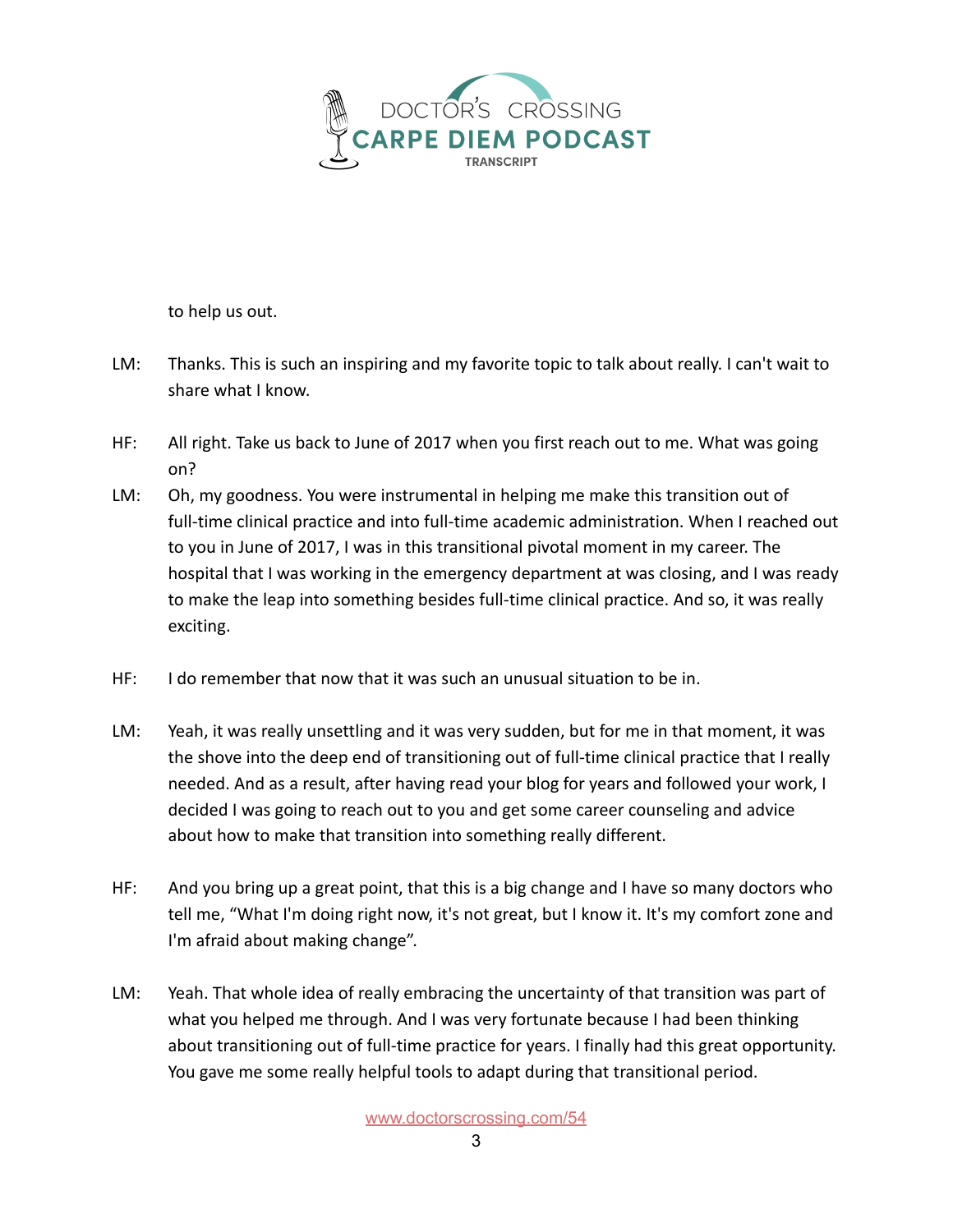

And so, in the six months between the time my hospital closed and the time I took a full-time role in academics, I was building up some skills that I was really going to need to be able to move forward in an entirely new world that was outside of clinical medicine.

And if you recall correctly, I kept my toe in the world of clinical practice by even still just working a few shifts in the emergency department someplace else, which was really a great opportunity for me to maintain some of that clinical practice identity that I had held onto for a really long time while I was building this new identity as a leader in academics.

- HF: And that's helpful because you feel like you haven't just got off that lifeline and made a big risky leap. Would you like to connect the dots of how you ended up where you are now from where you were?
- LM: Yeah, absolutely. The path for me into academics actually started with a very early experience in my family. I grew up in a family of educators and I watched my parents' grading papers on the weekends and putting together their lesson plans for students. And when I was very young, I started teaching myself. I taught piano lessons and I taught aerobics classes and I did all kinds of teaching things. Yeah. When I decided to go into medicine as a career, I thought, "Well, that teaching part is behind me." But little did I know that every single doctor out there ends up being a teacher.
- HF: Yes. That's so true.
- LM: Yeah. It's that whole "See One, Do One, Teach One." It's the "Teach one" part that we get as residents. And a lot of times we only get a little bit of exposure in how to be good teachers while we are residents. When I was a resident, I saw a lot of anecdotal teaching styles that felt really disjointed to me because there was no structure to it. And I thought "I can't do that. I can't be a teacher because I don't know how they're getting this done."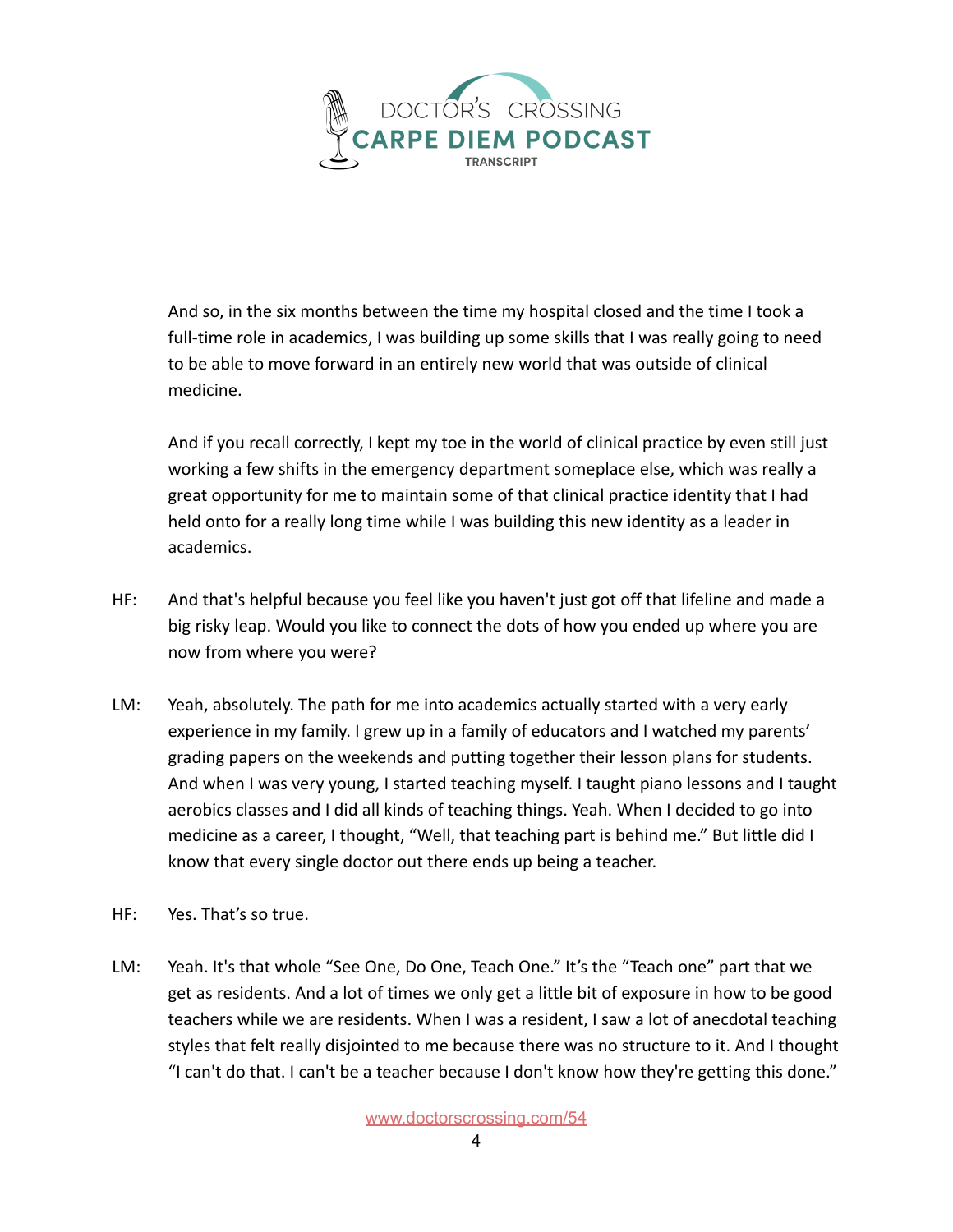

When I thought about the next phase of my career after I finished my residency, I thought I wanted to incorporate teaching into that to some degree someday. And I ended up doing a teaching fellowship, which was a one-year certificate kind of program that helped me get my foot in the door with understanding how to put together curriculum and teaching opportunities in medical education.

Just because you've been in medical education as a student forever, it doesn't actually mean you have the skills to be a great educator. Getting that little piece of one year curriculum and the fellowship training for me was super important and was really one of the biggest building blocks to where I am now.

I did my fellowship. I started teaching for a residency program and then I moved into a different area where the medical school that I currently work for had identified a need for an administrator to help build their clinical opportunities in my area. I started working with the medical school at the regional level. And eventually when I was ready to jump into full-time academic administration, when I started talking to you, there was an opportunity for me to move up and become a full-time academic administrator with a little bit of part-time clinical experience thrown in there.

- HF: I remember you telling me how you were driving around in your van all over the state, visiting physicians who were preceptors and had students learning in the clinic with them.
- LM: Yeah. A big part of the full-time role that I took on was the faculty development piece. One of my favorite things to do actually is talk to physicians who want to teach because they love that interaction with the students, but they need some help and some guidance and they need a little bit better understanding about what students need.

I do faculty development sessions for our preceptors in a variety of settings. I visit them in person and we do one on one sessions, or sometimes I'll give presentations to the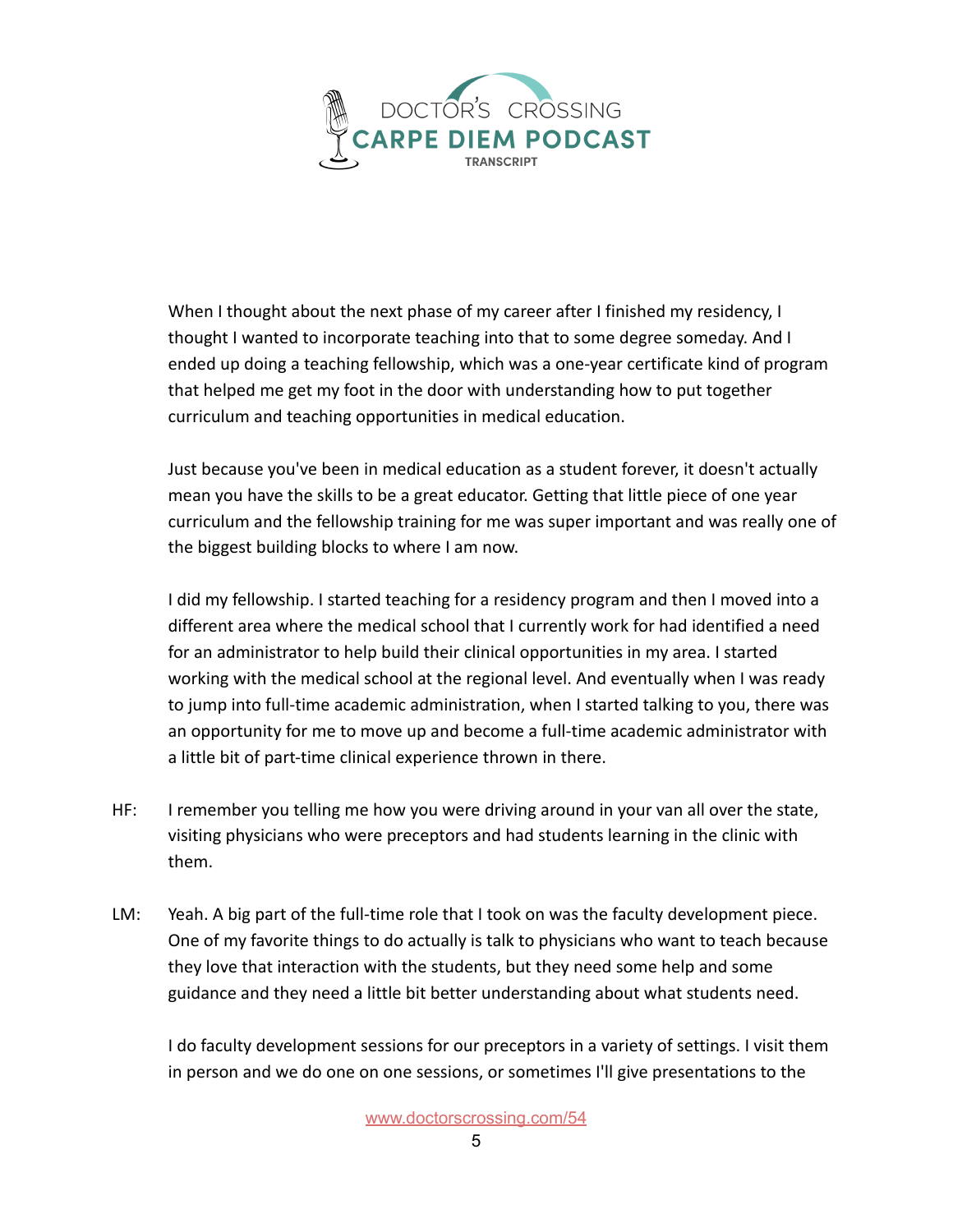

whole group of physicians in that environment or in that healthcare setting. We'll do lunchtime, lunch and learn how to be a preceptor. Those are some of my favorite opportunities to talk with my colleagues and my peers and say teaching is something that I think you're going to love. And it's something you can do.

- HF: It's interesting when I speak with clients or those who really like having the students and the residents and others who feel like it just slows them down and is just one more thing they have to do. When you are able to help them love this, what are some of the changes that you help them make in what they're doing in their approach?
- LM: When I talk with preceptors that feel like residents or students slow them down, one of the things I help them do is identify ways where they can streamline some of the activities that they do around teaching so that it's either sort of taking them a little bit less time or providing them an opportunity to let the resident or the student offload some of the work that they would do administratively so that they actually get to spend time doing the thing that they love in teaching.

What we find with physicians is that we love to share our expertise. We love to tell our stories. We love to tell students, "This is what I saw in my practice," or "This is how I ended up where I am." We love to share that, but it takes a little bit of time. And so, if you can offload some of the other activities that are time consuming for you, it allows you more time to spend sharing your expertise and sharing your stories, which is what students really need from us as physicians.

HF: Now, if a physician is listening to this and they're thinking, "Yes, I love to teach." Maybe they didn't grow up in this educator family like you did, but they're saying, "Well, I can't really do a fellowship." What are some different ways they could think about starting to incorporate more teaching into what they're already doing?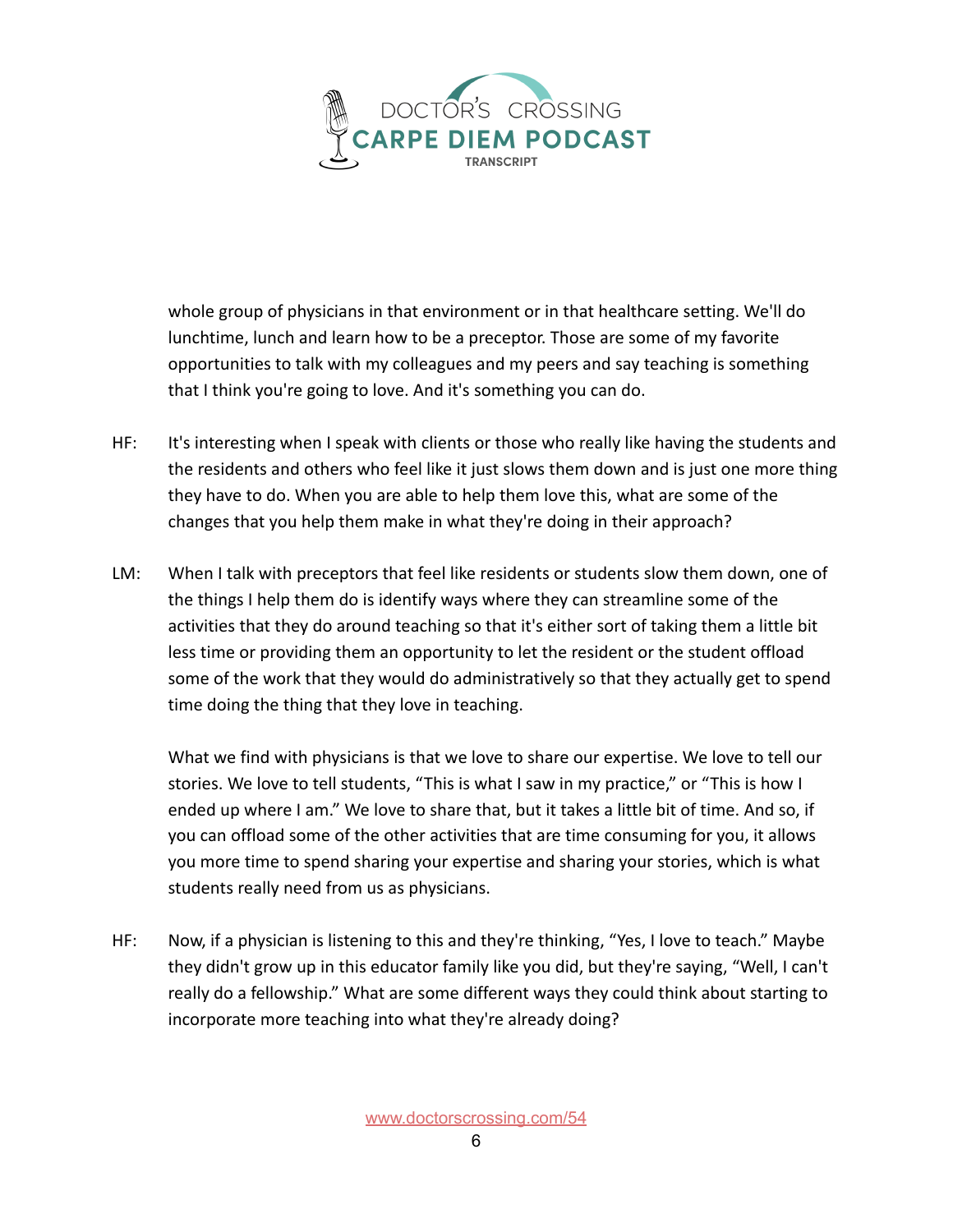

LM: There are a ton of ways to get involved here that don't require a full-time commitment, but might lead to something more later on down the road. One great way to get involved with education is to volunteer at your local medical school or maybe your local healthcare affiliate. That could mean your community college, or that could mean the local nursing school or the local medical school if you've got one.

Almost all institutions need physicians to deliver content, to deliver lectures and to share their expertise. You can always either be a volunteer or maybe get paid on a per lecture basis to come in and give a presentation about a topic that is near and dear to your heart.

If you are interested in research, a lot of times schools want you to share what you're doing with your research. They might also ask you to involve their students. If they've got a student that's really interested in that particular topic, and you're doing some research on it, they may offer you a workforce in the form of students that can help you in some of those objectives maybe.

You can also be a volunteer in those programs for things like presenting at the student clubs as a speaker. You don't necessarily want to be in the classroom and give a classroom type lecture, you could just go to the club for your specialty. For example, my specialty is in emergency medicine. Almost every medical school out there has an emergency medicine club. And they want to hear from emergency doctors about what it's like to be my kind of doctor or your kind of doctor.

HF: That's so interesting. I don't even remember knowing about those clubs in medical school, if there were ones, but that's a great idea, because I wouldn't have really thought of that. I was thinking more like the traditional classroom lectures, but this could be a neat way to maybe do something even more informal and get to know the students better.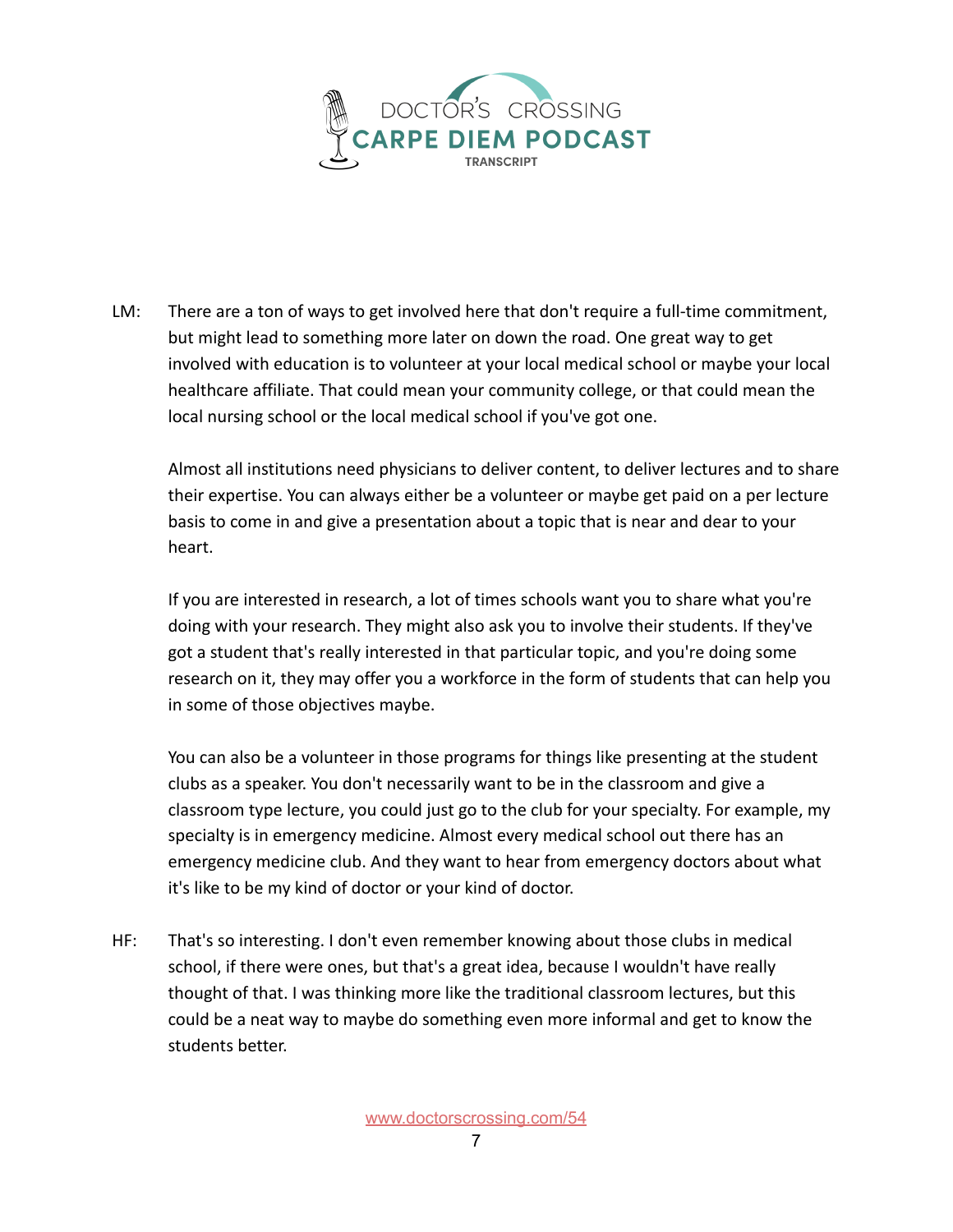

- LM: Yeah. It's a great way to just sort of make those connections and share your story. That's really what students want to know from physicians. Especially in the early stages of medical training. They would just want to know what it's like to be in your world.
- HF: One of my former clients got involved with the medical school in doing those clinical case correlations and helping them out with that. It was a mentoring role. I don't think she was paid for it, but she really enjoyed working with the students for this period of time. And then she actually did get a position where she was teaching or a specialty at a PA school.
- LM: Yeah. There are frequent opportunities for physicians to get involved in any of those small group case discussions. And like you said, whether it is actually at the school, whatever school it is, they need case facilitators a lot of times. Sometimes those are volunteer physicians. Sometimes they are paid on a per event basis.

But like you said, another way that physicians can get involved with learners is through volunteer mentoring. Many of the local medical societies have opportunities to connect physicians with medical students. Sometimes it's also with students who are pre-med. But really there are lots of opportunities to get involved with that kind of mentoring. And sometimes that is the foot in the door to education.

If they start seeing you as a mentor and one of their go-to people that they can talk to frequently, that will translate into more opportunities for you to get involved with education in different ways. Those are both really good ways to do it.

HF: I love this because it's so true for so many things. Like if you volunteer first, do something for free, it could lead to where you're paid a fee for what you're doing. It just opens that door. It also helps you decide if this is something you want to do more of.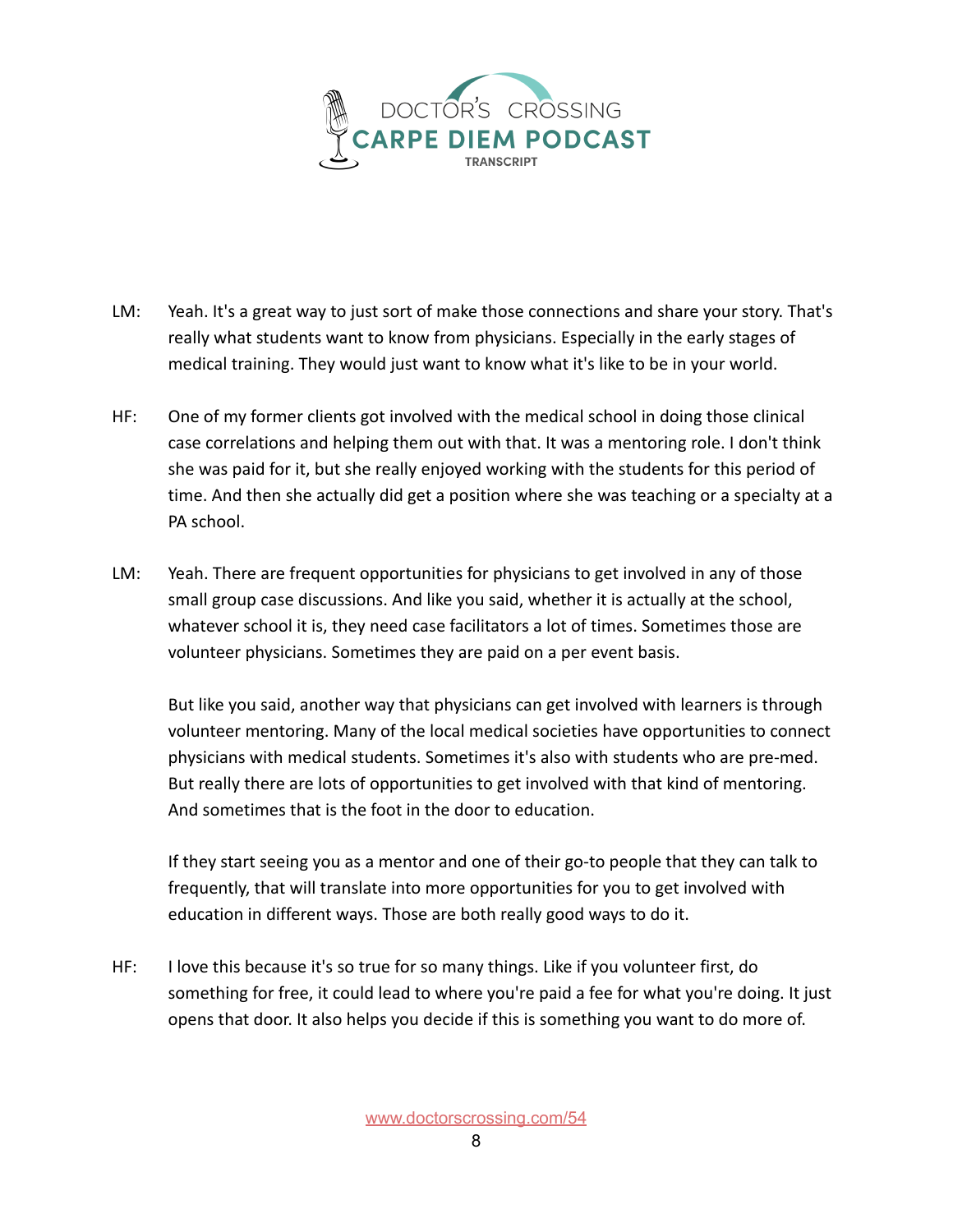

- LM: Yeah. And it usually doesn't require a regular or large time commitment. That's another nice way to sort of dip your toe in the water and see if you like it.
- HF: I know when we were speaking before, you mentioned there are two different paths often that physicians follow into teaching. Can you tell us a little bit about those?
- LM: Absolutely. Depending on where your focus has been in your career, many physicians get into education in the later stages of their career. They're kind of slowing down in their clinical practices, but they still want to stay involved and still stay relevant. There are a lot of opportunities for late career physicians to incorporate teaching on some level or another into their practice and into their sort of maintenance of the physician identity and staying part of the physician community.

Those physicians sometimes find that their passion for medicine gets reinvigorated because they're dealing with these really curious students that are asking them all kinds of great questions. And I'll tell you, working with students, I more often than not will have to be like they ask a question and I think "I don't know the answer to that. Why don't you go look that up and then we can talk about it?"

- HF: Yeah, right. Go to Dr. Google.
- LM: Right, right. Go to UpToDate. See if you can figure the answer out. Reinvigorating our own curiosity is one of the things that late career physicians that go into education find as a really valuable piece.

The other pathway into academic medicine really starts earlier for some physicians. There are some physicians that do their residency, that stay on in academic training programs and have this residency-based piece of clinical teaching. That piece ends up being a lot more practice focused. If you're going to be teaching for residency, eventually you may end up climbing that ladder into program director or something more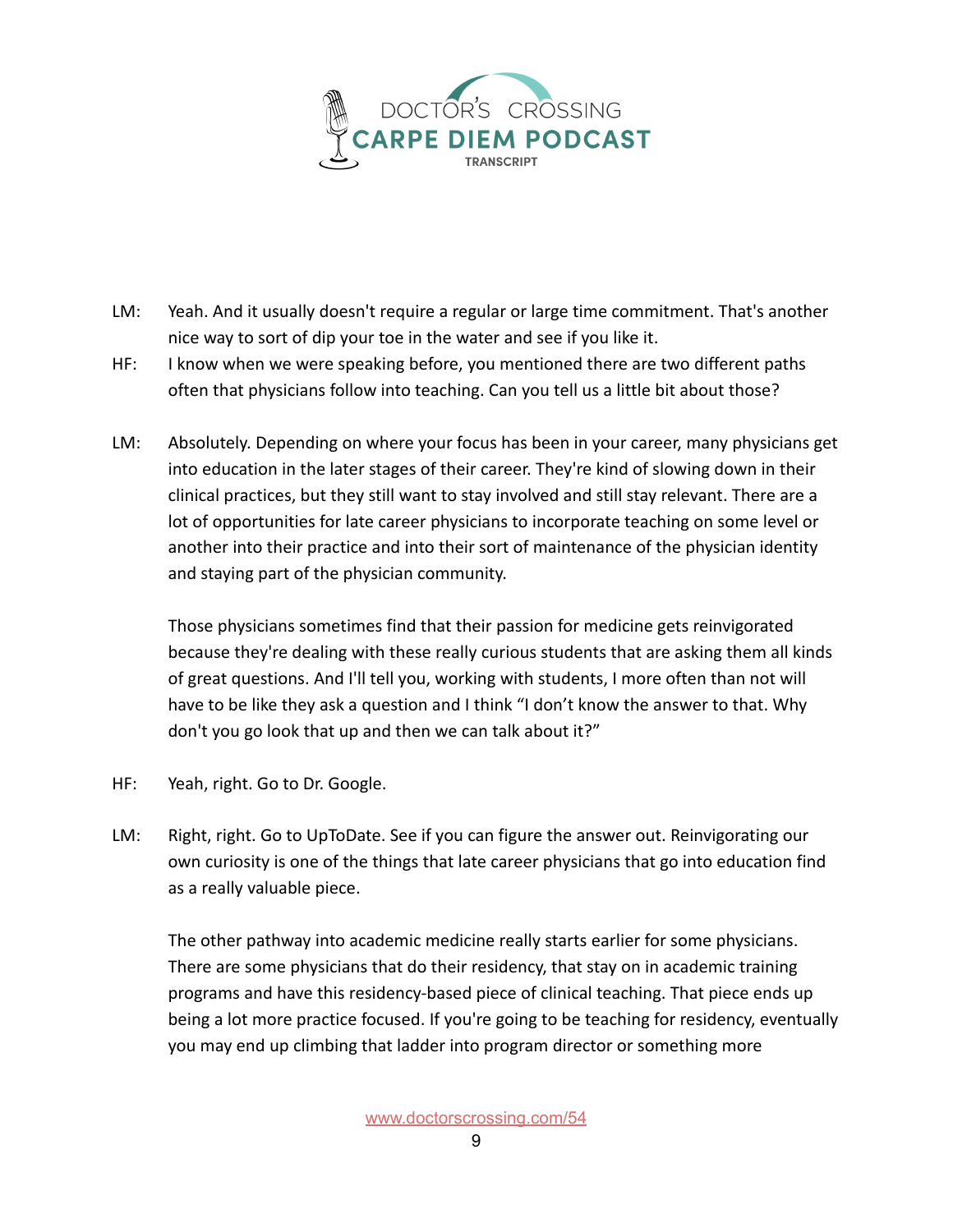

administrative focus. But oftentimes those jobs still maintain a clinical piece throughout the trajectory of that career.

- HF: Right. If someone's listening to this and they're thinking "I'm kind of burned out, but I'd really love to teach. Is there a way I could be a full-time teacher, not do clinical practice, but be involved in a medical school?" What would you say to them?
- LM: Absolutely. Every medical school across the country hires physicians in full-time positions to be full-time educators. There are lots of classroom type opportunities for physicians. Frequently, the clinical faculty that teach at medical schools are teaching in the courses that are focused on the clinical skills.

As a medical student, if you think way back, you had a class that taught you how to do a physical exam, how to listen to people's hearts, how to look in their ears, how examine them, how to take a history, how to ask the right questions and how to assimilate that information. Frequently, those courses are taught by physicians who are full-time educators for the purpose of teaching those skills.

The clinical skills opportunities at medical schools really abound for physicians and they don't necessarily all have to be full-time physicians, but if you want them to be, there are lots of ways that you can make that a full-time role.

- HF: I'm sure a lot of ears are perking up hearing that. Is there a certain specialty that would be more referred to? If you were to say like me, a dermatologist, could I do that? Or would they really want a family practice physician or internal medicine or one of the subspecialties?
- LM: It depends on the medical school. And it depends on how broad and diverse their curriculum is. In some of the smaller community based medical schools, we rely heavily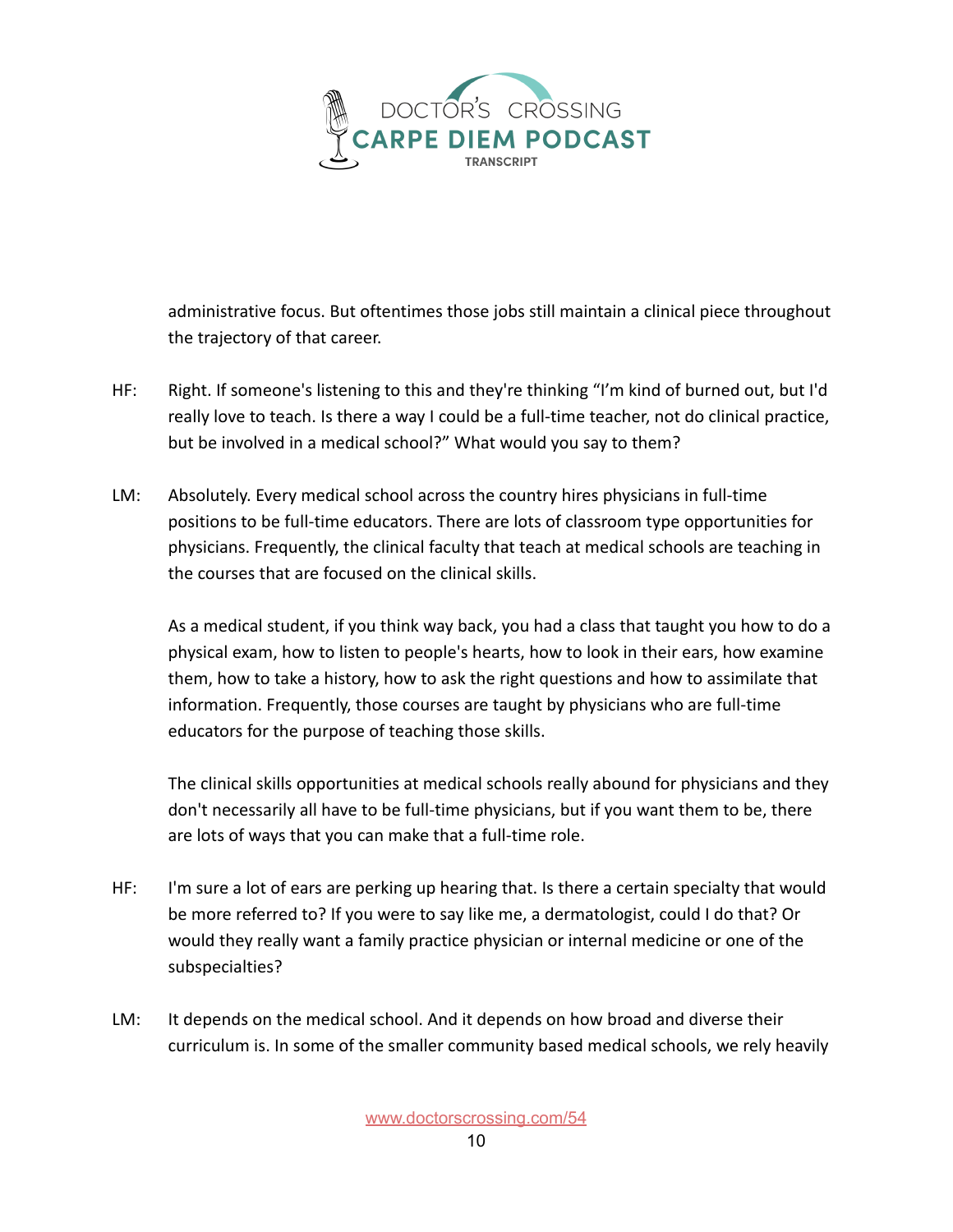

on physicians that have broad based specialties, like family medicine, like emergency medicine so that those physicians can teach in a lot of different arenas.

The larger medical schools, if you live in an urban area that has a big medical school, are likely opportunities for specialists to be full-time faculty because their curriculums are set up with an ability to be more focused.

- HF: That's a really good point. And it makes sense that there's not just one size fits all answer. I'm curious if a physician wants to reach out, who do they contact and what should they say in that introductory email?
- LM: That's a great question. The first place to go is to the school's website. If you have health professions schools in your area that you're interested in partnering with, take a look at the website because oftentimes those jobs are posted on the school's website. You're going to be looking for something like adjunct clinical faculty positions. They may designate adjunct clinical faculty of family medicine or of internal medicine, or it may just be adjunct clinical faculty. But be looking for those designators on the website. And then the things that you might want to say when you reach out is say, "I am a physician who practices in this specialty," name your specialty, and let them know that you're interested in helping. You're interested in being involved. You can even just sort of leave it open and say, "Do you have opportunities for me to be involved in teaching your students?"
- HF: Great advice. And it may sound funny, but that first email, that first reaching out can be the biggest hurdle. Like "What do I say? I don't want to be stupid. I don't even know who to send this thing to." But that guidance that you just gave is golden.
- LM: Yeah. You don't even have to have something specific in mind. And that's really hard for doctors. It's hard for us to not come in with a plan.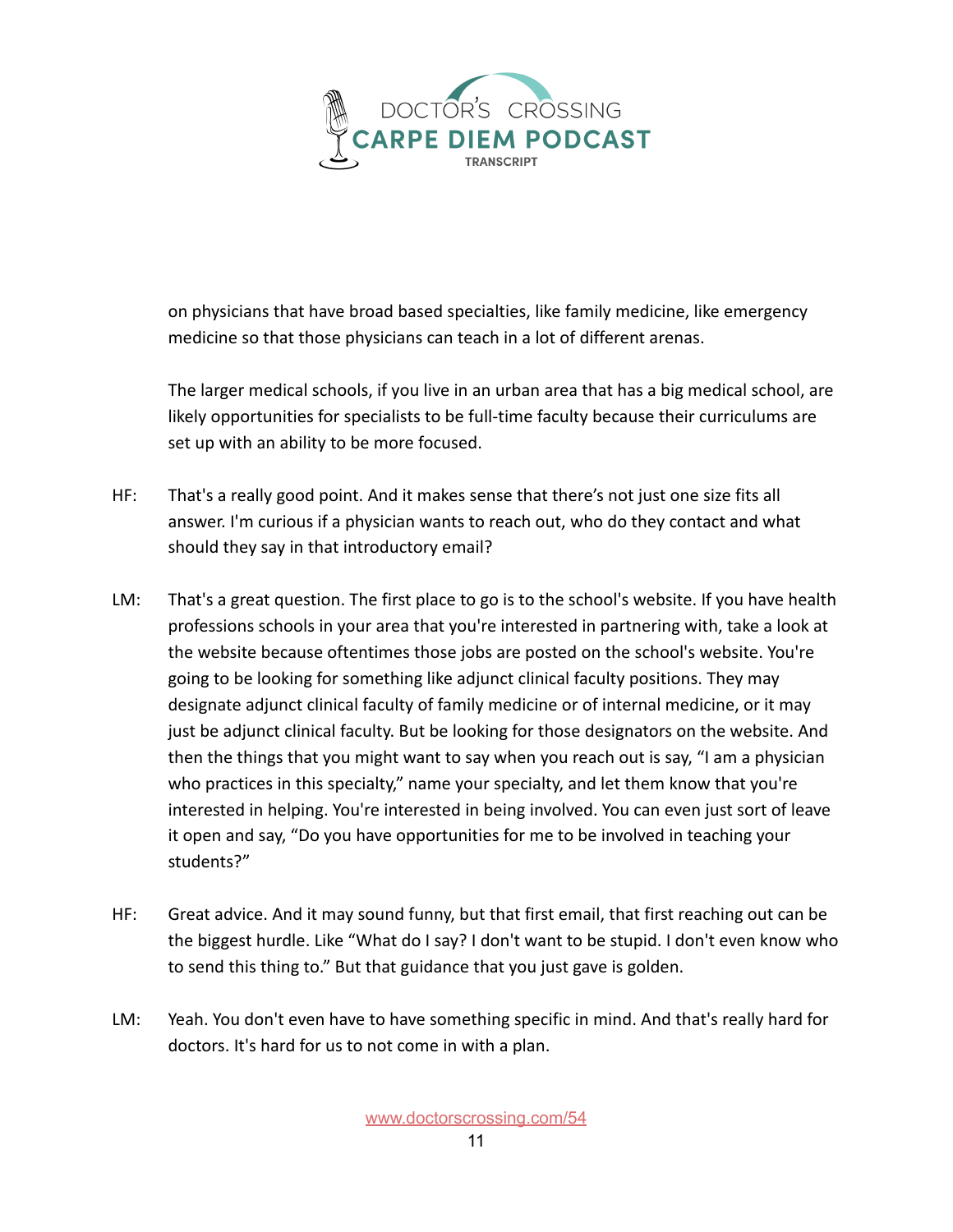

- HF: Yeah, right. Exactly. That's so true.
- LM: Yeah. But if you just leave it open like that, you never know what they're going to come back with and what wonderful golden perfect fit opportunity you're going to land.
- HF: All right. We got that great action step. I know a question some may have in their mind it's "Yes, teaching is a noble profession, but it's often not a lucrative one." Can you talk a little bit about the compensation?
- LM: The ranking structure with medical schools generally follows the typical academic structure starting with adjunct clinical professor, which is kind of the part-time role and advancing into assistant clinical professor through associate clinical professor and all the way into full professor, which are sometimes in some situations tenured positions.

When you're looking across that spectrum of experience and time in the teaching profession, assistant clinical professors are going to start around the \$100,000 a year mark. And that advances all the way up to full professorship, which can be as high as \$300,000 depending on how long you've been in the profession and your specialty.

- HF: It's really helpful to have those numbers live. And there are definitely physicians who would happily trade what they're doing to be at that lower end, if they can have a greater quality of life and really feel like they're doing something where they have meaning and purpose.
- LM: Yeah. And when you talk about quality of life and education, it's really kind of different than what you're seeing in clinical practice, because you're not going to take calls, your hours are going to be set in daylight teaching hours for the most part. And depending on the structure of your school, you might get summers off.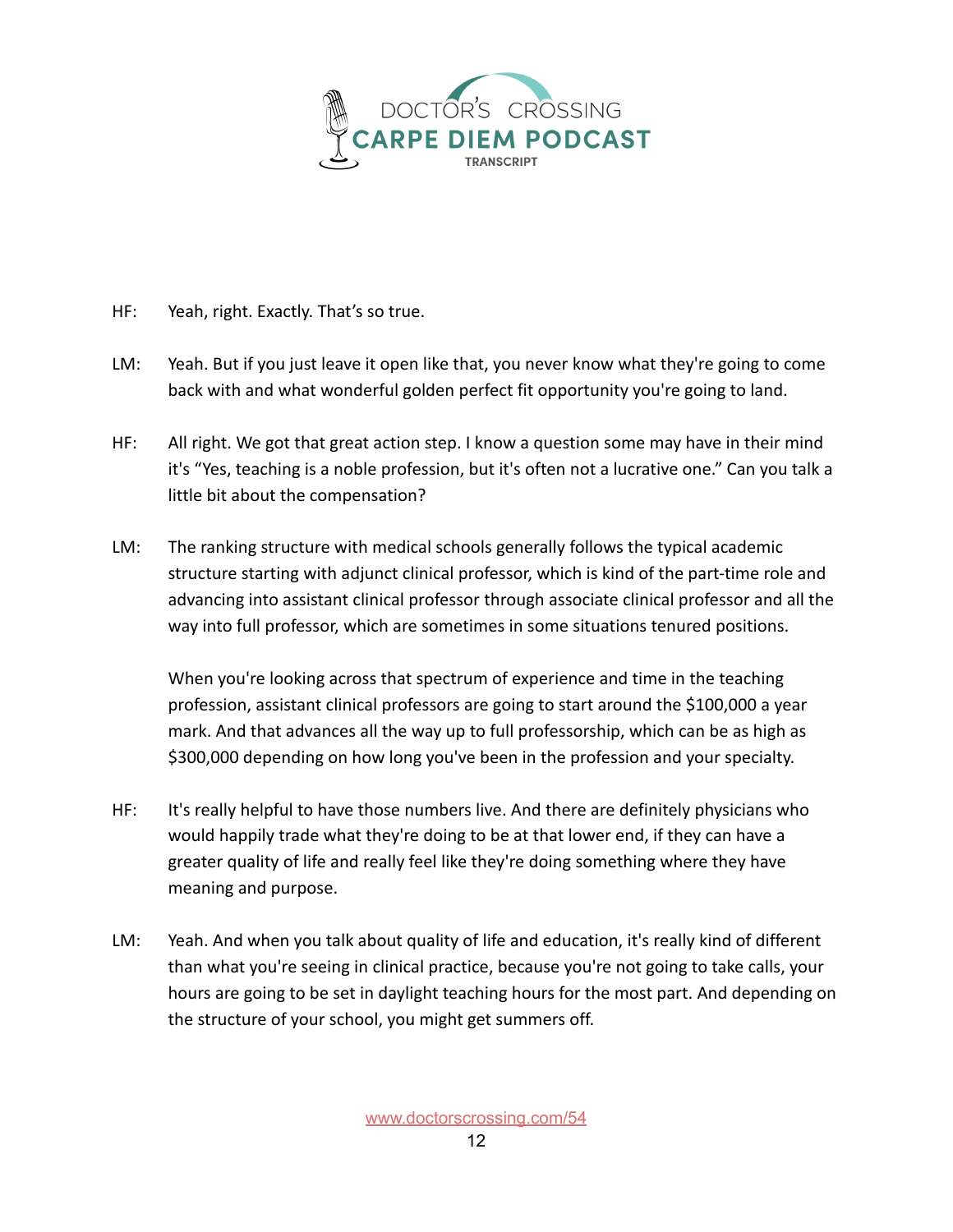

- HF: Wow. Well, those are a lot of perks. I'm wondering, are there some things the physician could do who wanted to increase his or her platform for getting one of these positions if they don't really have a CV that speaks "academic teacher?"
- LM: Yeah. Some of the ways that you can start building that portfolio for education are things like doing some lectures. Another place that you can start building your teacher portfolio would even be in delivering content at conferences. State and local conferences can be a helpful way to establish you as an educator. If you want to spend a little bit more time and dedication to becoming an educator, there are a lot of ways to get into fellowship programs for teaching.

These aren't the kinds of fellowships in general that we think about with clinical practice. This isn't like going and doing an internal medicine residency and then doing a fellowship in endocrinology. No, this is more like doing fellowship certificate programs for medical education.

The American College of Emergency Physicians has a great one. And that's the teaching fellowship that I did. I know that they're cropping up more and more across other specialties. So, you might look to your specialty college to see what's available to educate you to become an academic physician.

And last but not least, if you really wanted to go big, you could pursue a degree like a Med Ed. degree or some of the other degree programs if you wanted to add more letters behind your name in association with being a teacher.

HF: That's a really helpful range. When they do that fellowship, like you did in an emergency medicine for the educators, can you do that while you're still working or is that a full-time endeavor?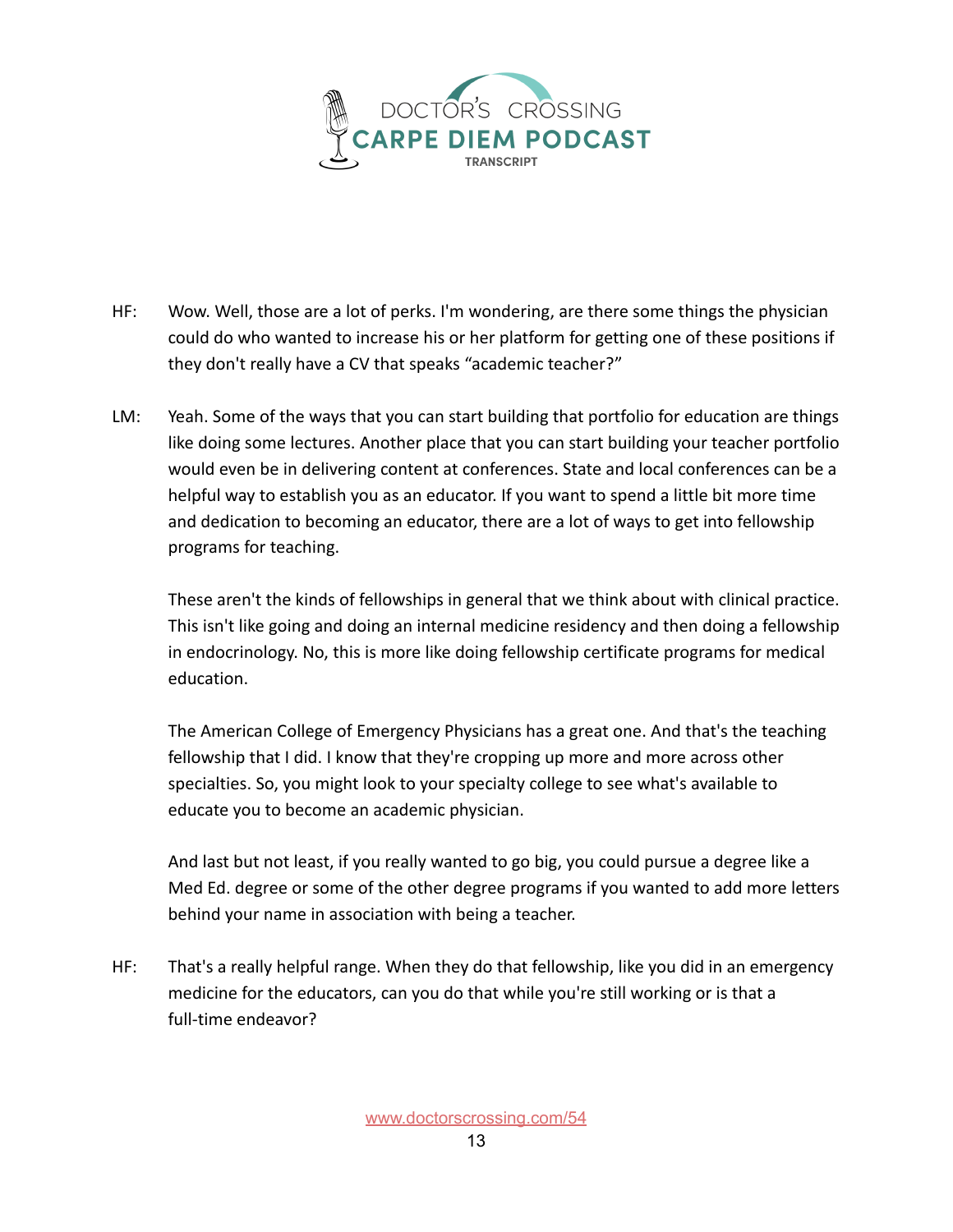

- LM: Absolutely you can do that while you're still working. The intent behind many of those programs that are specialty based is to let you do that work in addition to whatever your clinical practice is. These are not fully focused yearlong things. It's additional work for sure. And sometimes they are heavy lifts, but can they be incorporated into your day to day so that you can get them done while you're still practicing full-time? Absolutely.
- HF: That is great news because that was kind of worrying me a little bit. Someone taking a whole year off to do that. We're getting close to wrapping up here and there are just two questions I wanted to ask you. And one is about the learners. Because a lot of physicians are burnt out and they wouldn't even talk their kid into going into medicine. What are you seeing in this population of the next crop of doctors in terms of their interest?
- LM: Right. This is a really interesting time in medical education because of the COVID pandemic. Many of our students that went to medical school and are currently third or fourth years, or even interns, had this shift in their practice ideas because of the pandemic. And so, they're looking at their careers through the lens of a massive public health crisis. And they're interested in being on the front lines. They want to help. They want to be a part of it.

That same philosophy is trickling down into the candidates we're getting as matriculants into our programs now. They have started to conceptualize being in medical school during the pandemic. They aren't admitted yet, but they've been thinking about "I want to be part of what it takes to take care of our communities and be a contributor to that." They are bringing in a different kind of excitement now because they have watched the pandemic develop and they say, "I want to help. I want to be on the frontline. And I want to learn how to do the stuff that these amazing doctors are doing."

HF: That is so interesting. It gives me goosebumps as you're talking about this. Something good is coming out of the pandemic.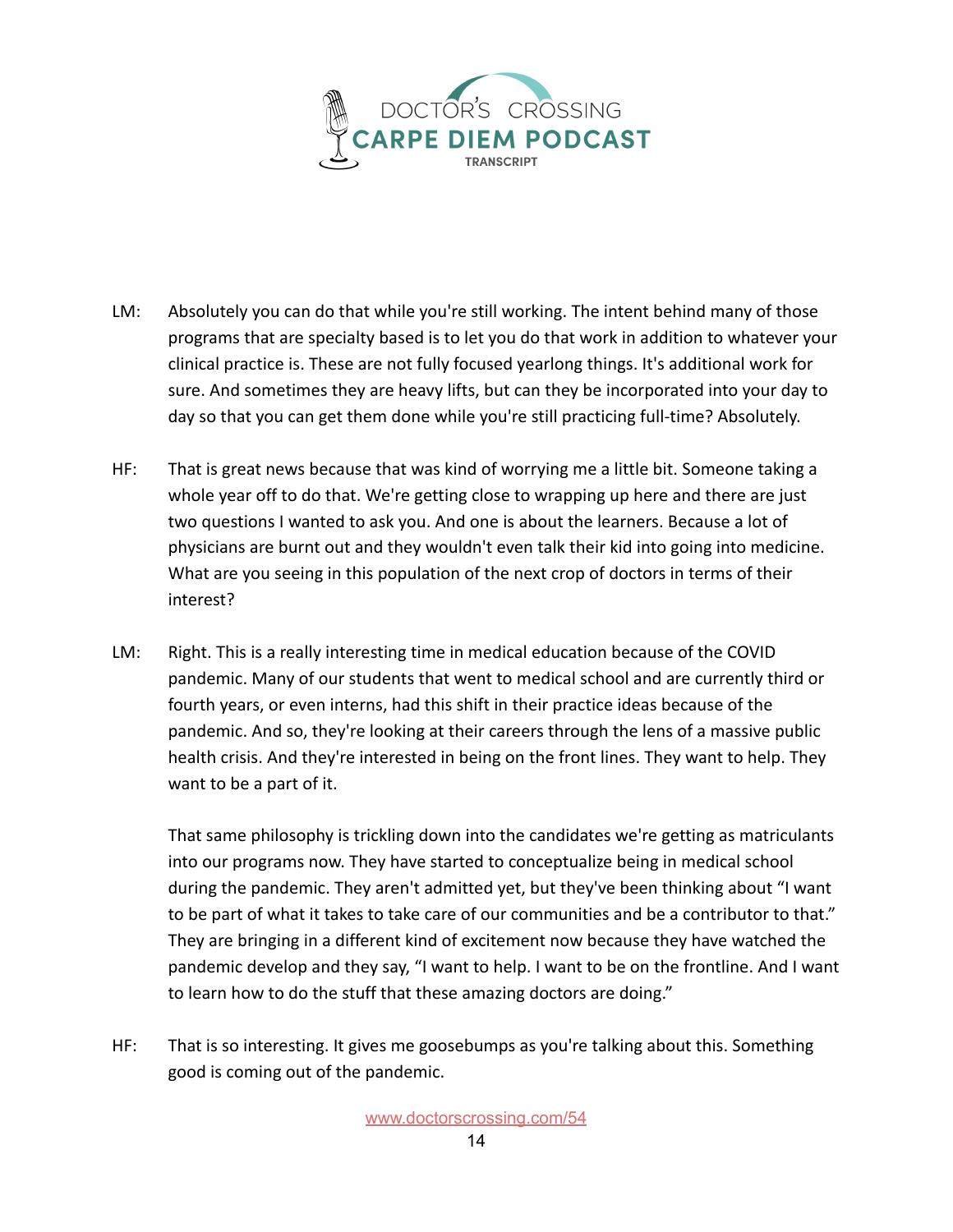

- LM: Yes. We are grateful to see that there's going to be a really fired up generation that comes out of this horrible moment in our history.
- HF: That's so fascinating. Lastly, I'd love it if there's some message or point that you really want to emphasize before we wrap up here.
- LM: I do, and I'm so glad you asked me this, because this is the thing I love the most about what I do. Students keep us curious. They keep us interested. They ignite our passion for medicine in a way that just practicing day to day in and out, same old, same old will never do.

If you're interested in continuing your career with a new facet, with something different, try teaching, because it's going to bring forward all of that curiosity that is inherent in every single one of us as scientists and physicians. It's going to highlight that curiosity and it's going to really add a new aspect to the way that you practice and how you think about yourself as a doctor.

- HF: Those are really great words. And it's true because I think about these physicians and I might ask them how they decided to go into a certain specialty. And it's not infrequent when they had a mentor or one of their teachers who just fired them up. They just loved their enthusiasm. They felt that they were with someone really special and it changed the whole trajectory of their life. When you teach and inspire these young minds, you're changing lives.
- LM: Absolutely. We get to help patients all the time and we do change their lives when we take care of them. But this is like you say, this is another way to have an impact on the future. And it's great. I would absolutely encourage you to give it a try.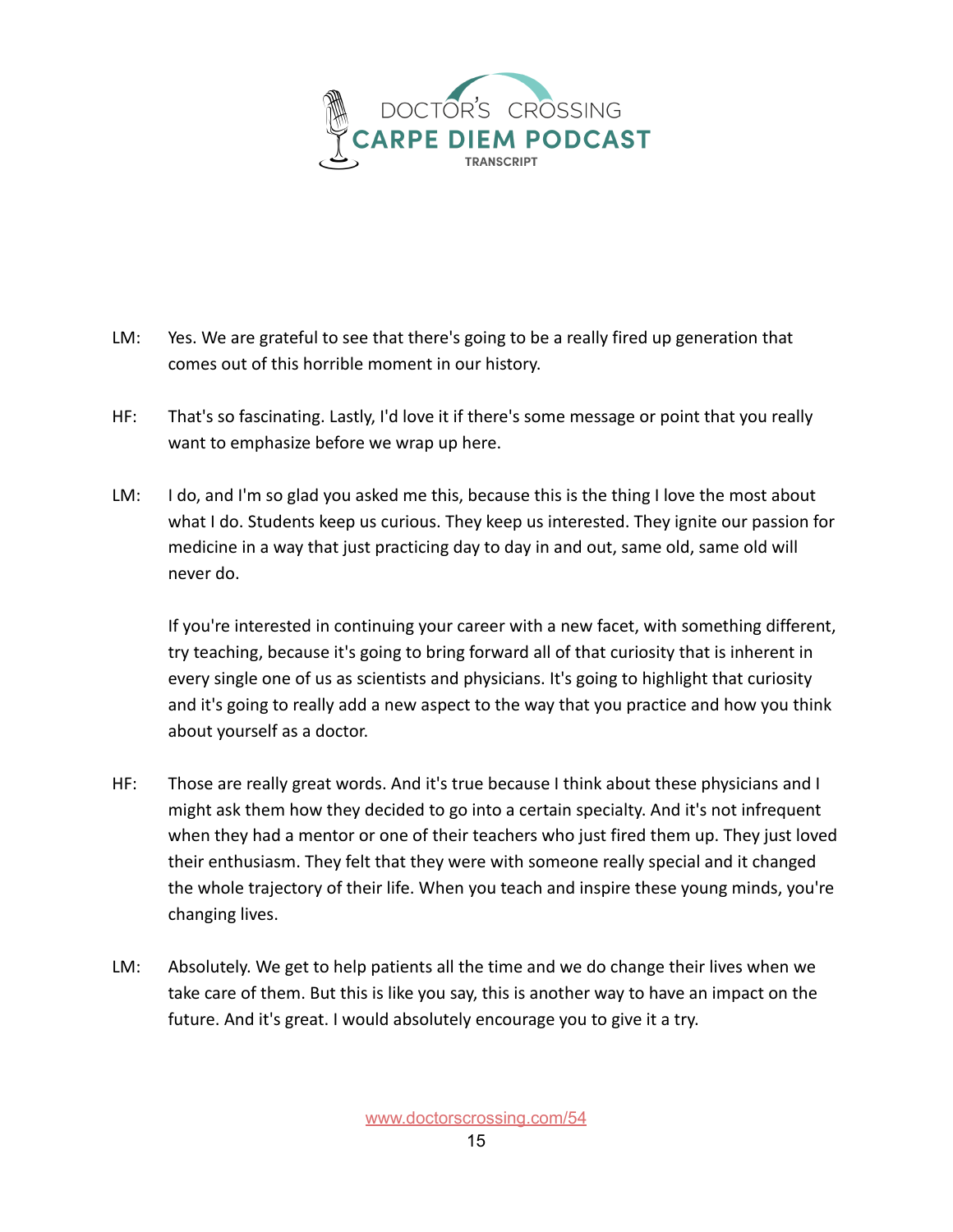

- HF: Well, you're a great spokesman for this area, Liz. I love your enthusiasm and I can see your beaming face right on the camera here. And it's just a joy. I can't thank you enough for coming here and sharing all this actionable advice that's going to be so helpful.
- LM: Oh, thank you again for inviting me and for just letting me have a few moments to share what my journey's been like and hopefully inspire new teachers out there to give it a try.
- HF: Well, fantastic. I'm sure we'll be talking again. And thank you again for coming on the podcast and congratulations on your transition.
- LM: Thank you so much. I couldn't have done it without you Heather.
- HF: Well, I'm not sure about that, but I was glad to be your cheerleader and wave my pom-poms for you.
- LM: Thank you.
- HF: Okay. All right. Take care, Liz.

All right guys. Well, I thought that was a really wonderful episode. I loved all the advice that she gave. If this is something you might be interested in, look around you, send out some emails and see what happens. And of course, don't forget to carpe that diem and I'll see you in the next episode. Bye for now.

You've been listening to the Doctor's Crossing Carpe Diem podcast. If you've enjoyed what you've heard, I'd love it if you'd take a moment to rate and review this podcast and hit the subscribe button below so you don't miss an episode. If you'd like some additional resources, head on over to my website at doctorscrossing.com and check out the free resources tab. You can also go to [doctorscrossing.com/free-resources.](http://doctorscrossing.com/free-resources) And if